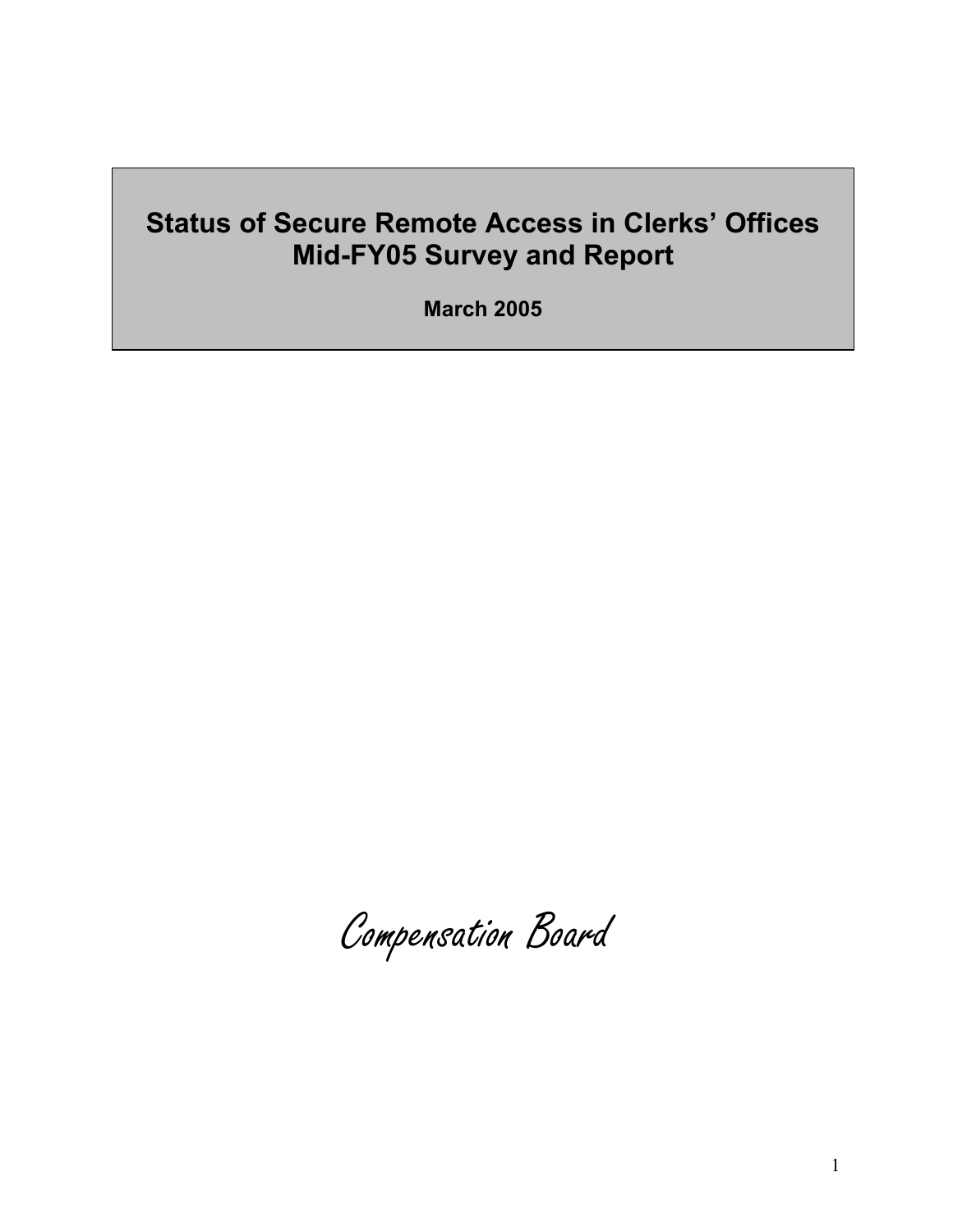$\overline{a}$ 

#### Status of Secure Remote Access in Clerks' Offices Survey and Report

## **Section One – 3 Question Survey for Clerks**

Purpose of the Survey To poll 120 Clerks for accurate status of secure remote access to land records in Clerks offices on or before General Assembly deadline of July 1, 2006.

## **Clerks' Survey – Secure Remote Access**  1. Currently, is this Clerk's office providing secure<sup>1</sup> remote access<sup>2</sup> to land records<sup>3</sup>? 2. If not, what is your planned implementation date?

- 3. If you have no implementation date what are the obstacles you face in meeting the deadline of July 1, 2006?
	- a) Identify obstacles that are a detailed or specific nature. For example, funding, time, vendor issues, or other obstacles the Compensation Board may be able to assist you in addressing.
	- b) Identify obstacles that are less concrete or more difficult to address. For example, local political / privacy issues, space needs, or issues that indirectly influence your implementation ability, etc.

The Clerks' Technology Committee administered the survey with Yvonne Smith, Henrico Circuit Court Clerk, taking the lead to electronically send the survey to 120 Clerks. During February and March 2005 responses to the three questions were forwarded to the Compensation Board for summary and report.

<sup>&</sup>lt;sup>1</sup> "secure" requirements are outlined in *Security Standard for Restricted Remote Access to Documents on Court-Controlled Websites, COV ITRM Standard SEC2001-01.1* and *COV ITRM Standard SEC2003-01.1* by VITA-Virginia Information Technologies Agency, December 2001 and 2003.

 $2$  "remote access" is defined in the 2003 VITA security standards as allowing "inspection can be made without the need to physically visit the courthouse where the court record is maintained".

<sup>&</sup>lt;sup>3</sup> "land records" is defined as "deeds, deeds of trust, maps, and plats" in *Modernizing Land Records in Virginia, Final Report,* by the Land Records Management Task Force, January 1, 1998.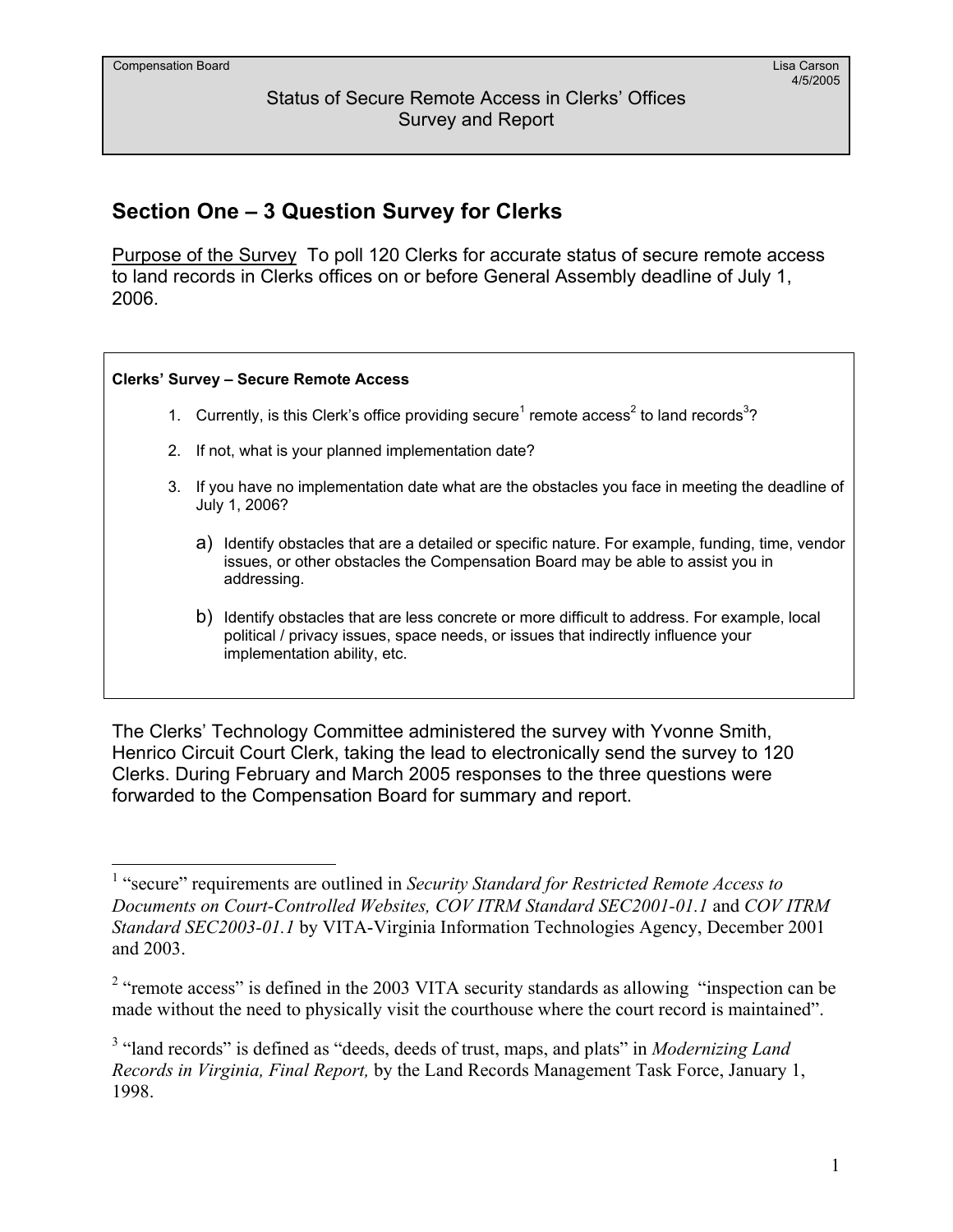## **Section Two – Results of Questions 1 and 2**

*1. Currently, is this Clerk's office providing secure remote access to land records?* 

Out of the 120 Clerks surveyed 116 responded, or a 96.6% response rate. Of the 116 respondents, 16 Clerks stated that they are currently offering SRA to land records on a full or limited basis, 14%. The remaining 100 Clerks, 86%, responded that they are not currently offering SRA to land records,

*2. If not, what is your planned implementation date?* 

Of the 116 Clerks who responded to the survey 104 answered this question, 90%, with these results:

| <b>Implementation Date</b>                       | #   | %  |
|--------------------------------------------------|-----|----|
| Deadline of July 1, 2006                         | 46  | 40 |
| Sometime in 2005                                 | 16  | 14 |
| No date / date unknown                           | 15  | 13 |
| Sometime in 2006, prior to deadline              | 8   |    |
| Ready now but holding back                       | 6   | 5  |
| Prior to date of survey                          | 5   | 4  |
| Waiting on Vendor for implementation date        | 5   | 4  |
| Not until I have to                              | 2   | 2  |
| Miscellaneous-Not until move into new courthouse |     | 1  |
|                                                  | 104 |    |

Percentages were rounded up to nearest whole number.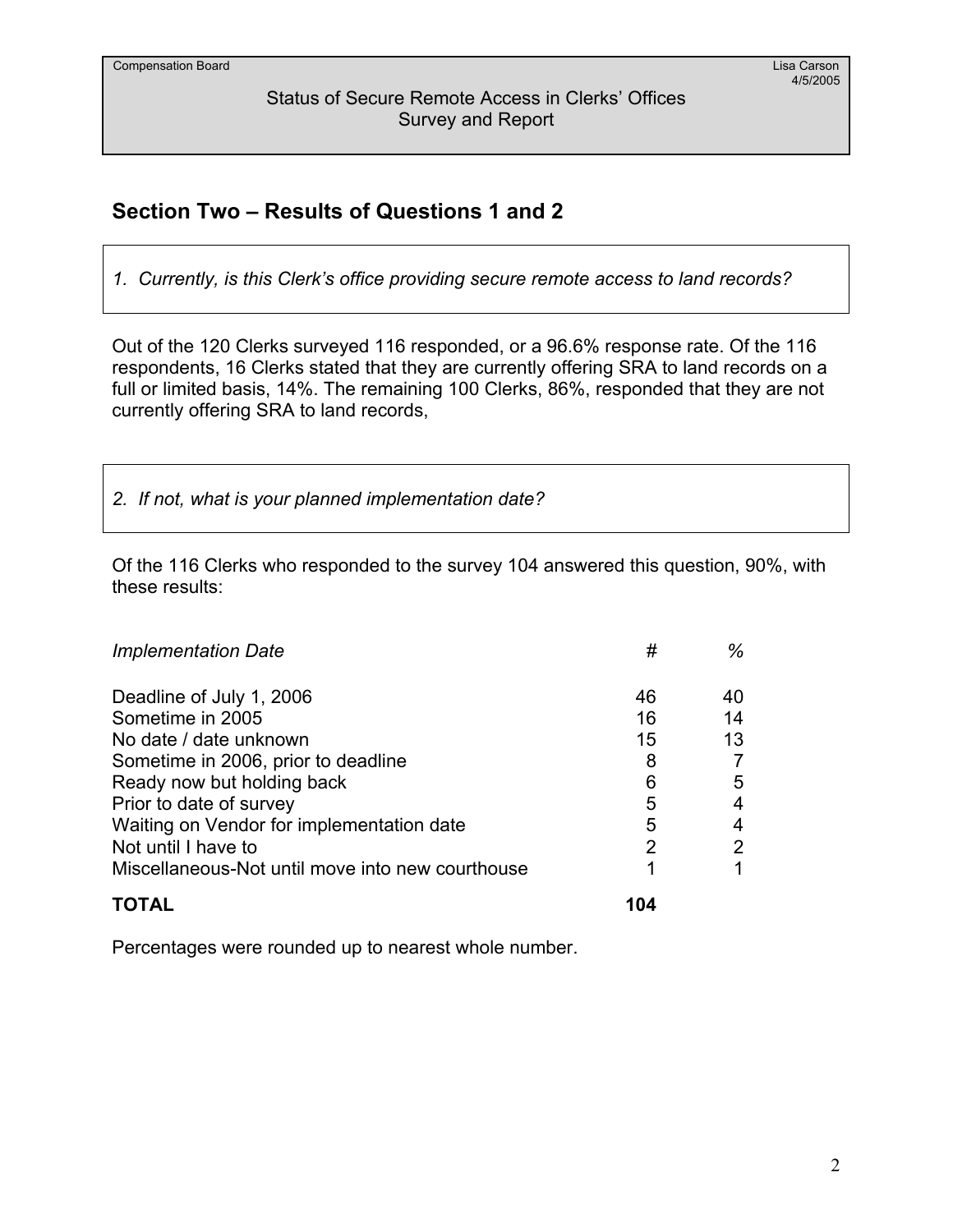## **Matrix - Current SRA and Implementation Date by Locality**

|     | LOC Locality        | <b>Clerk</b>                | Vendor                     | <b>Current</b><br><b>SRA</b> | <b>Implementation Date</b> |
|-----|---------------------|-----------------------------|----------------------------|------------------------------|----------------------------|
| 001 | <b>ACCOMACK</b>     | SAMUEL H. COOPER, JR.       | <b>ILS</b>                 | N                            | July 1, 2006               |
| 003 | <b>ALBEMARLE</b>    | SHELBY J. MARSHALL          | Cott                       | $\mathsf{N}$                 | July 1, 2006               |
|     | 005 ALLEGHANY       | MICHAEL D. WOLFE            | <b>SCV</b>                 | N                            | July 1, 2006               |
| 007 | <b>AMELIA</b>       | <b>MARILYN L. WILSON</b>    | <b>ILS</b>                 | ${\sf N}$                    | during FY05                |
| 009 | <b>AMHERST</b>      | ROY C. MAYO, III            | Cott                       | $\mathsf{N}$                 | July 1, 2006               |
| 011 | <b>APPOMATTOX</b>   | <b>BARBARA R. WILLIAMS</b>  | <b>ILS</b>                 | $\mathsf{N}$                 | no specific date           |
| 013 | <b>ARLINGTON</b>    | DAVID A. BELL               | In-House                   | Y                            |                            |
| 015 | <b>AUGUSTA</b>      | JOHN B. DAVIS               | SCV                        | $\mathsf{N}$                 | July 1, 2006               |
| 017 | <b>BATH</b>         | DARLENE CARPENTER           | SCV                        | N                            | December 2005              |
| 019 | <b>BEDFORD</b>      | CAROL W. BLACK              | SCV                        | $\mathsf{N}$                 | April 1, 2005              |
| 021 | <b>BLAND</b>        | RONALD B. HALL              | <b>SCV</b>                 | $\mathsf{N}$                 |                            |
| 023 | <b>BOTETOURT</b>    | TOMMY L. MOORE              | SCV                        | $\mathsf{N}$                 | July 1, 2006               |
| 025 | <b>BRUNSWICK</b>    | V. EARL STANLEY, JR.        | SCV                        | ${\sf N}$                    | July 1, 2005               |
| 027 | <b>BUCHANAN</b>     | <b>JIM BEVINS</b>           | Cott                       | $\mathsf{N}$                 | <b>No</b>                  |
|     |                     |                             |                            |                              | not sure of                |
| 029 | <b>BUCKINGHAM</b>   | MALCOLM A. BOOKER, JR.      | <b>ILS</b>                 | $\mathsf{N}$                 | implementation date        |
| 031 | <b>CAMPBELL</b>     | DEBORAH E. HUGHES           | SCV                        | N                            | waiting for SCV            |
| 033 | <b>CAROLINE</b>     | <b>RAY S. CAMPBELL</b>      | <b>BIS</b> or<br>Logan ??? | N                            | July 1, 2005               |
| 035 | CARROLL             | CAROLYN H. HONEYCUTT        | Logan                      | Y                            |                            |
| 036 | <b>CHARLES CITY</b> | THOMAS R. WILLIAMS          | <b>BIS</b>                 | $\mathsf{N}$                 | waiting for BIS            |
| 037 | <b>CHARLOTTE</b>    | <b>STUART B. FALLEN</b>     | <b>SCV</b>                 |                              |                            |
| 041 | <b>CHESTERFIELD</b> | <b>JUDY L. WORTHINGTON</b>  | Logan                      | ${\sf N}$                    | July 1, 2006               |
| 043 | <b>CLARKE</b>       | <b>HELEN BUTTS</b>          | Logan                      | $\mathsf{N}$                 | January 2006               |
| 045 | <b>CRAIG</b>        | <b>PEGGY BOSTIC</b>         | SCV                        | $\mathsf{N}$                 | unknown                    |
| 047 | <b>CULPEPER</b>     | PATRICIA M. PAYNE           | SCV                        | N                            | <b>July 2005</b>           |
| 049 | <b>CUMBERLAND</b>   | <b>CAROL OWNBY</b>          | ILS                        | N                            | July 1, 2006               |
| 051 | <b>DICKENSON</b>    | <b>JOSEPH H. TATE</b>       | SCV                        | N                            | July 1, 2006               |
| 053 | <b>DINWIDDIE</b>    | ANNIE L. WILLIAMS           | Cott                       | $\mathsf{N}$                 | <b>No</b>                  |
| 057 | <b>ESSEX</b>        | <b>GAYLE ASHWORTH</b>       | Cott                       | N                            | few months                 |
|     | 059 FAIRFAX         | JOHN T. FREY                | PEC or In-<br>House??      | Y                            |                            |
| 061 | <b>FAUQUIER</b>     | <b>GAIL BARB</b>            | Cott                       | N                            | ready anytime              |
| 063 | <b>FLOYD</b>        | <b>WENDELL G. PETERS</b>    | SCV                        | N                            | unknown                    |
| 065 | <b>FLUVANNA</b>     | BOUSON E.PETERSON, JR.      | Logan                      | N                            | July 1, 2006               |
| 067 | <b>FRANKLIN</b>     | ALICE S. HALL               | Logan                      | $\mathsf{N}$                 | January 1, 2006            |
| 069 | <b>FREDERICK</b>    | REBECCA P HOGAN             | SCV                        | N                            | end of this year           |
| 071 | <b>GILES</b>        | <b>SCARLET B. RATCLIFFE</b> | <b>ILS</b>                 | N                            | July 1, 2006               |
| 073 | <b>GLOUCESTER</b>   | C. ANN GENTRY               | SCV                        | N                            | No                         |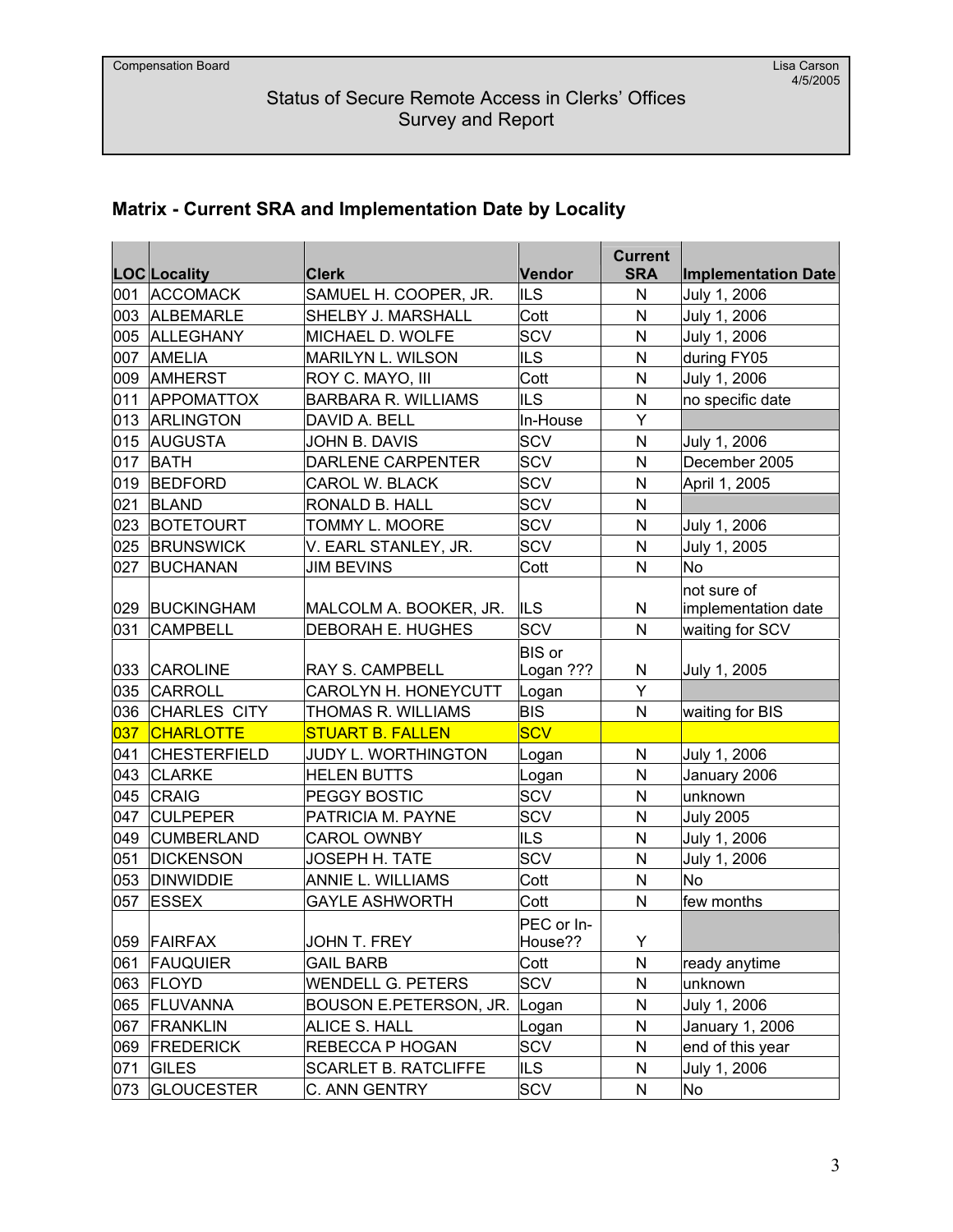|     | LOC Locality          | <b>Clerk</b>                       | Vendor            | <b>Current</b><br><b>SRA</b> | <b>Implementation Date</b>            |
|-----|-----------------------|------------------------------------|-------------------|------------------------------|---------------------------------------|
| 075 | <b>GOOCHLAND</b>      | <b>L.G.TURNER</b>                  | SCV               | $\mathsf{N}$                 | July 1, 2006                          |
| 077 | <b>GRAYSON</b>        | <b>CHARLES T STURGILL</b>          | <b>SCV</b>        | $\mathsf{N}$                 | unknown                               |
| 079 | GREENE                | <b>MARIE C. DURRER</b>             | Cott              | $\mathsf{N}$                 | <b>No</b>                             |
| 081 | <b>GREENSVILLE</b>    | <b>ROBERT WRENN</b>                | SCV               | ${\sf N}$                    | <b>No</b>                             |
| 083 | <b>HALIFAX</b>        | ROBERT W. CONNER                   | SCV               | N                            | July 1, 2006                          |
| 085 | <b>HANOVER</b>        | FRANK HARGROVE, JR.                | AmCad             | N                            | Sometime in 2006<br>prior to deadline |
|     |                       |                                    | ILS-<br>Indexing; |                              |                                       |
| 087 | <b>HENRICO</b>        | YVONNE G. SMITH                    | In-House          | N                            | July 1, 2006                          |
| 089 | <b>HENRY</b>          | <b>VICKIE HELMSTUTLER</b>          | SCV               | $\mathsf{N}$                 | July 1, 2006                          |
| 091 | <b>HIGHLAND</b>       | SUE K. DUDLEY                      | SCV               | N                            | July 1, 2006                          |
| 093 | <b>ISLE OF WIGHT</b>  | WILLIAM E. LAINE, JR.              | SCV               | $\mathsf{N}$                 | July 1, 2006                          |
| 095 | JAMES CITY            | <b>BETSY WOOLRIDGE</b>             | SCV               | Y                            |                                       |
| 097 | <b>KING AND QUEEN</b> | <b>DEBORAH F. LONGEST</b>          | <b>SCV</b>        | ${\sf N}$                    | not until absolutely<br>have to       |
| 099 | <b>KING GEORGE</b>    | <b>CHARLES V MASON</b>             | AmCad             | N                            | April 1, 2005                         |
| 101 | <b>KING WILLIAM</b>   | PATRICIA NORMAN                    | SCV               | $\mathsf{N}$                 | July 1, 2006                          |
| 103 | LANCASTER             | <b>CONSTANCE KENNEDY</b>           | SCV               | N                            | ready anytime                         |
| 105 | LEE                   | BEVERLY R. ANDERSON                | SCV               | $\mathsf{N}$                 | 2006 or before                        |
| 107 | LOUDOUN               | <b>GARY CLEMENS</b>                | AmCad             | Υ                            | February 2004                         |
| 109 | LOUISA                | <b>SUSAN HOPKINS</b>               | Cott              | N                            | early fall 2005                       |
| 111 | <b>LUNENBURG</b>      | <b>GORDON F ERBY</b>               | SCV               |                              |                                       |
| 113 | <b>MADISON</b>        | <b>CAROLINE WATTS</b>              | SCV               | N                            | July 1, 2006                          |
| 115 | <b>MATHEWS</b>        | E. EUGENE CALLIS, III              | Cott              | N                            | no date at this time                  |
| 117 | <b>MECKLENBURG</b>    | E.E. COLEMAN, JR.                  | SCV               | $\mathsf{N}$                 | July 1, 2006                          |
| 119 | MIDDLESEX             | PEGGY WALTON                       | Cott              | N                            | after move into new<br>Courthouse     |
| 121 | <b>MONTGOMERY</b>     | <b>ALLAN BURKE</b>                 | <b>ILS</b>        | N                            | summer 2005                           |
| 125 | <b>NELSON</b>         | J. (Judy) STEVENS SMYTHERS         | <b>SCV</b>        | Y                            |                                       |
| 127 | <b>NEW KENT</b>       | KAREN A. BUTLER                    | Logan             | N                            | 2006                                  |
| 131 | <b>NORTHAMPTON</b>    | <b>TRACI L. JOHNSON</b>            | <b>SCV</b>        | Y                            | July 1, 2006                          |
| 133 |                       | NORTHUMBERLANDU. STEVE THOMAS, SR. | <b>ILS</b>        | N                            | Beginning 2006                        |
| 135 | NOTTOWAY              | <b>JAMES W. KING</b>               | <b>ILS</b>        | ${\sf N}$                    | July 1, 2006                          |
| 137 | <b>ORANGE</b>         | LINDA S. TIMMONS                   | SCV               | N                            | summer or fall 2005                   |
| 139 | <b>PAGE</b>           | C. R. WILSON                       | ILS               | N                            | July 1, 2006                          |
| 141 | <b>PATRICK</b>        | <b>SUSAN C. GASPERINI</b>          | SCV               | N                            | July 1, 2006                          |
| 143 | PITTSYLVANIA          | H. F. HAYMORE, JR.                 | SCV               | N                            | January 2006                          |
| 145 | POWHATAN              | WILLIAM E. MAXEY, JR.              | <b>ILS</b>        | N                            | July 1, 2006                          |
| 147 | <b>PRINCE EDWARD</b>  | EARLMA R. BLESSING                 | <b>ILS</b>        | ${\sf N}$                    | Not yet                               |
| 149 | <b>PRINCE GEORGE</b>  | <b>BISHOP KNOTT, JR.</b>           | SCV               | Y                            |                                       |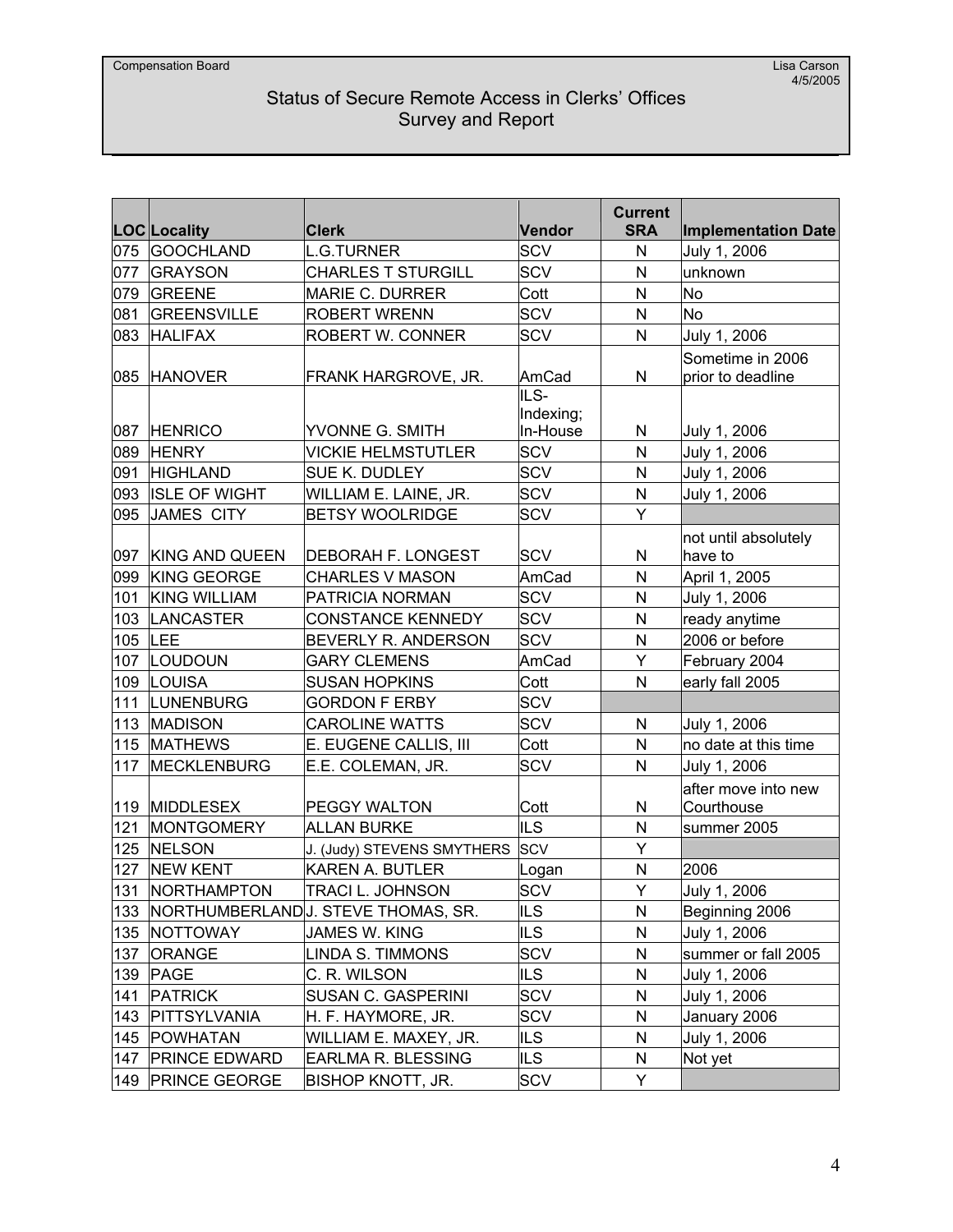|            | <b>LOC</b> Locality             | <b>Clerk</b>                       | <b>Vendor</b>                     | <b>Current</b><br><b>SRA</b> | <b>Implementation Date</b>              |
|------------|---------------------------------|------------------------------------|-----------------------------------|------------------------------|-----------------------------------------|
|            |                                 |                                    | AmCad &<br>Document<br>Technology |                              |                                         |
| 153        | <b>PRINCE WILLIAM</b>           | DAVID C. MABIE                     | Systems                           | Y                            | August 2001                             |
| 155        | <b>PULASKI</b>                  | R. GLENNWOOD<br>LOOKABILL          | Eagle                             | Y                            | January 1, 2004                         |
| 157        | <b>RAPPAHANNOCK</b>             | LUCY D. BRUCE                      | <b>SCV</b>                        | N                            | Ready to go but<br>holding back         |
| 159        | RICHMOND CO.                    | <b>ROSA S. FORRESTER</b>           | <b>ILS</b>                        | N                            | Janaury 2006                            |
| 161        | ROANOKE CO.                     | STEVEN A. MCGRAW                   | <b>SCV</b>                        | $\mathsf{N}$                 | July 1, 2006                            |
| 163        | <b>ROCKBRIDGE</b>               | <b>BRUCE PATTERSON</b>             | <b>SCV</b>                        | N                            | waiting for SCV                         |
| 165        | <b>ROCKINGHAM</b>               | L. WAYNE HARPER                    | AmCad                             | $\mathsf{N}$                 | Sept 1, 2005                            |
|            | 167 RUSSELL                     | <b>DOLLIE COMPTON</b>              | <b>ILS</b>                        | N                            | no implementation<br>date               |
|            |                                 |                                    |                                   |                              | ready to go back on<br>line with secure |
| 169        | <b>SCOTT</b>                    | MARK (BO) TAYLOR                   | <b>BIS</b>                        | N                            | access                                  |
| 171        | SHENANDOAH                      | DENISE F. BARB                     | <b>SCV</b>                        | $\mathsf{N}$                 | July 1, 2006                            |
| 173        | <b>SMYTH</b>                    | <b>JIMMY L. WARREN</b>             | <b>SCV</b>                        | N                            | July 1, 2006                            |
| 175        | <b>SOUTHAMPTON</b>              | <b>WAYNE M. COSBY</b>              | <b>SCV</b>                        | $\mathsf{N}$                 | July 1, 2006                            |
| 177        | <b>SPOTSYLVANIA</b>             | PAUL METZGER                       | <b>ILS</b>                        | N                            | July 1, 2005                            |
| 179        | <b>STAFFORD</b>                 | BARBARA A. DECATUR                 | SCV                               | N                            | ??                                      |
| 181        | <b>SURRY</b>                    | <b>GAIL CLAYTON</b>                | Logan                             | N                            | June 1, 2006                            |
| 183        | <b>SUSSEX</b>                   | <b>GARY M. WILLIAMS</b>            | Logan                             | $\mathsf{N}$                 | July 1, 2006                            |
| 185        | <b>TAZEWELL</b>                 | JAMES E. BLEVINS                   | <b>SCV</b>                        | N                            | ready anytime                           |
| 187        | <b>WARREN</b>                   | JENNIFER R. SIMS                   | SCV                               | Y                            | March 2004                              |
| 191        | <b>WASHINGTON</b>               | <b>KATHY P. CRANE</b>              | <b>SCV</b>                        | N                            | SCV to provide in next<br>few months    |
| 193        | <b>WESTMORELAND</b>             | <b>GWYNNE J. CHATHAM</b>           | Cott                              | N                            | July 1, 2006                            |
| <b>195</b> | <b>WISE</b>                     | <u>J. JACK KENNEDY, JR.</u>        | <b>SCV</b>                        |                              |                                         |
| 197        | <b>WYTHE</b>                    | HAYDEN H. HORNEY                   | SCV                               | N                            | not sure                                |
| 199        | <b>YORK</b>                     | <b>LYNN JENKINS</b>                | Reams                             | N                            | July 1, 2006                            |
| 510        | <b>ALEXANDRIA</b>               | <b>EDWARD SEMONIAN</b>             | <b>SCV</b>                        | N                            | July 1, 2006                            |
| 520        | <b>BRISTOL</b>                  | <b>TERRY ROHR</b>                  | SCV                               | N                            | July 1, 2006                            |
| 530        | <b>BUENA VISTA</b>              | <b>CHRISTOPHER COLEMAN</b>         | SCV                               | N                            | end of calendar year                    |
| 540        | CHARLOTTESVILLE PAUL C. GARRETT |                                    | Logan                             | N                            | July 1, 2006                            |
| 550        | <b>CHESAPEAKE</b>               | FAYE W. MITCHELL                   | Logan                             | N                            | July 1, 2006                            |
| 570        |                                 | COLONIAL HEIGHTS STACY L. STAFFORD | AmCad                             | N                            | fall 2005                               |
| 590        | DANVILLE                        | <b>GERALD A. GIBSON</b>            | SCV                               | Y                            |                                         |
| 630        | <b>FREDERICKSBURG</b>           | <b>SHARRON S. MITCHELL</b>         | <b>SCV</b>                        | N                            | <b>July 2005</b>                        |
| 650        | <b>HAMPTON</b>                  | <b>LINDA BATCHELOR SMITH</b>       | <b>SCV</b>                        |                              |                                         |
| 670        | <b>HOPEWELL</b>                 | KAY H. RACKLEY                     | <b>SCV</b>                        | N                            | July 1, 2006                            |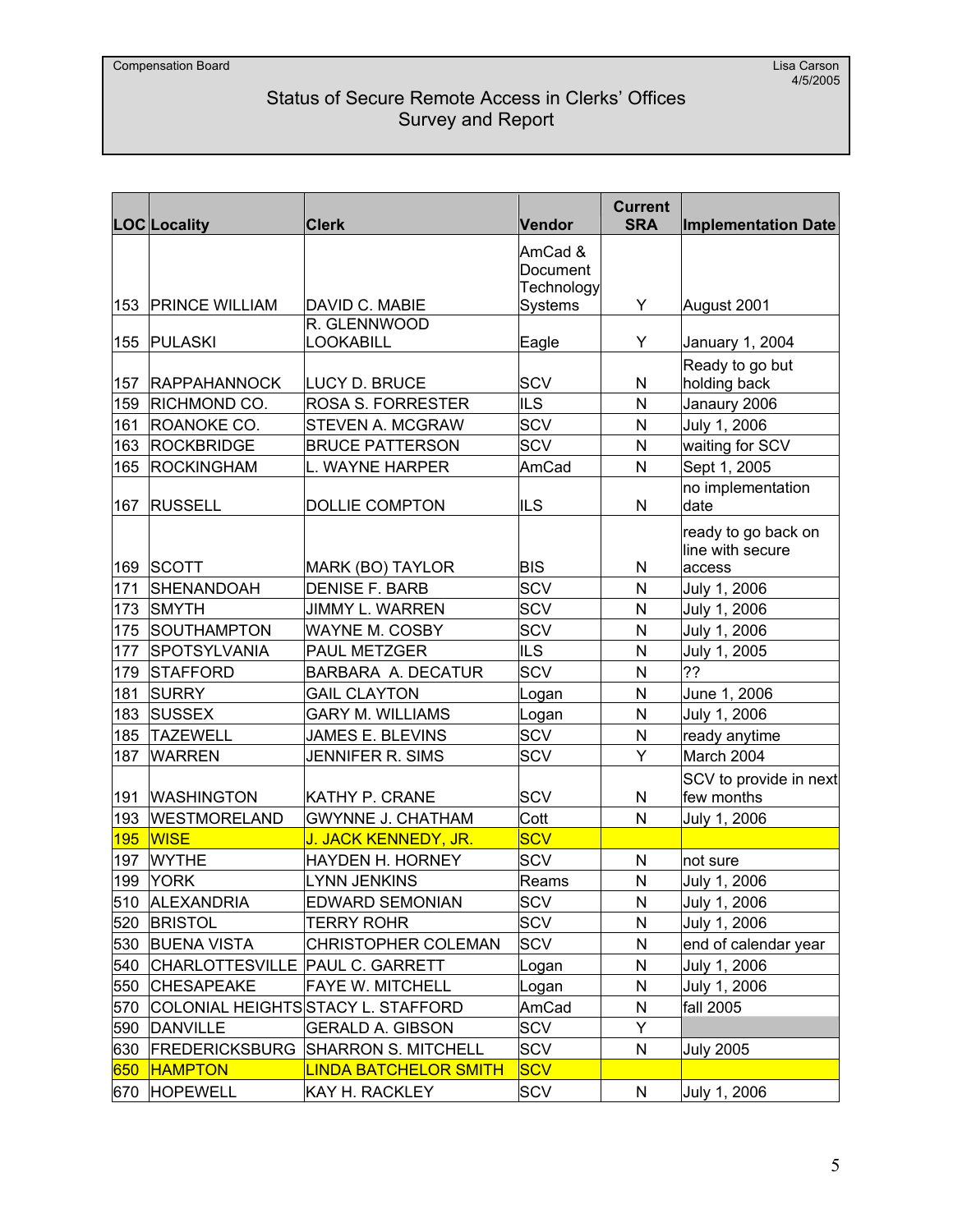|     | <b>LOC</b> Locality   | <b>Clerk</b>                | <b>Vendor</b> | <b>Current</b><br><b>SRA</b> | <b>Implementation Date</b>          |
|-----|-----------------------|-----------------------------|---------------|------------------------------|-------------------------------------|
| 680 | <b>LYNCHBURG</b>      | LARRY PALMER                | SCV           | N                            | no specific date                    |
| 690 | <b>MARTINSVILLE</b>   | IASHBY R. PRITCHETT         | Reams         | Y                            |                                     |
| 700 | <b>NEWPORT NEWS</b>   | <b>REX A. DAVIS</b>         | In-House      | Y                            | past 5 or 6 years                   |
| 710 | NORFOLK               | <b>GEORGE E. SCHAEFER</b>   | <b>SCV</b>    | Υ                            |                                     |
| 730 | <b>PETERSBURG</b>     | BENJAMIN O. SCOTT           | ILS           | N                            | July 1, 2006 but ready<br>to go now |
| 740 | PORTSMOUTH            | <b>CYNTHIA MORRISON</b>     | <b>SCV</b>    | N                            | July 1, 2006                        |
| 750 | <b>RADFORD</b>        | ZELDA S. VAUGHN             | <b>ILS</b>    | N                            | Dec. 31, 2005                       |
| 760 | <b>RICHMOND</b>       | <b>BEVILL M. DEAN</b>       | <b>SCV</b>    |                              |                                     |
| 764 | <b>RICHMOND</b>       | <b>BEVILL M. DEAN</b>       | <b>SCV</b>    | N                            | July 1, 2006                        |
| 770 | <b>ROANOKE</b>        | MARK HARTMAN                | <b>SCV</b>    | N                            | July 1, 2006                        |
| 775 | <b>SALEM</b>          | <b>CHANCE CRAWFORD</b>      | <b>SCV</b>    |                              |                                     |
| 790 | <b>STAUNTON</b>       | THOMAS E. ROBERTS           | <b>SCV</b>    | N                            | waiting for SCV                     |
| 800 | <b>SUFFOLK</b>        | W. RANDOLPH CARTER, JR. SCV |               | N                            | July 1, 2006                        |
| 810 | <b>VIRGINIA BEACH</b> | TINA E. SINNEN              | AmCad         | Y                            |                                     |
| 820 | <b>WAYNESBORO</b>     | A. NICOLE ARMENTROUT        | <b>SCV</b>    | N                            | July 1, 2006                        |
|     | 840 WINCHESTER        | TERRY H. WHITTLE            | <b>SCV</b>    | N                            | end of this year                    |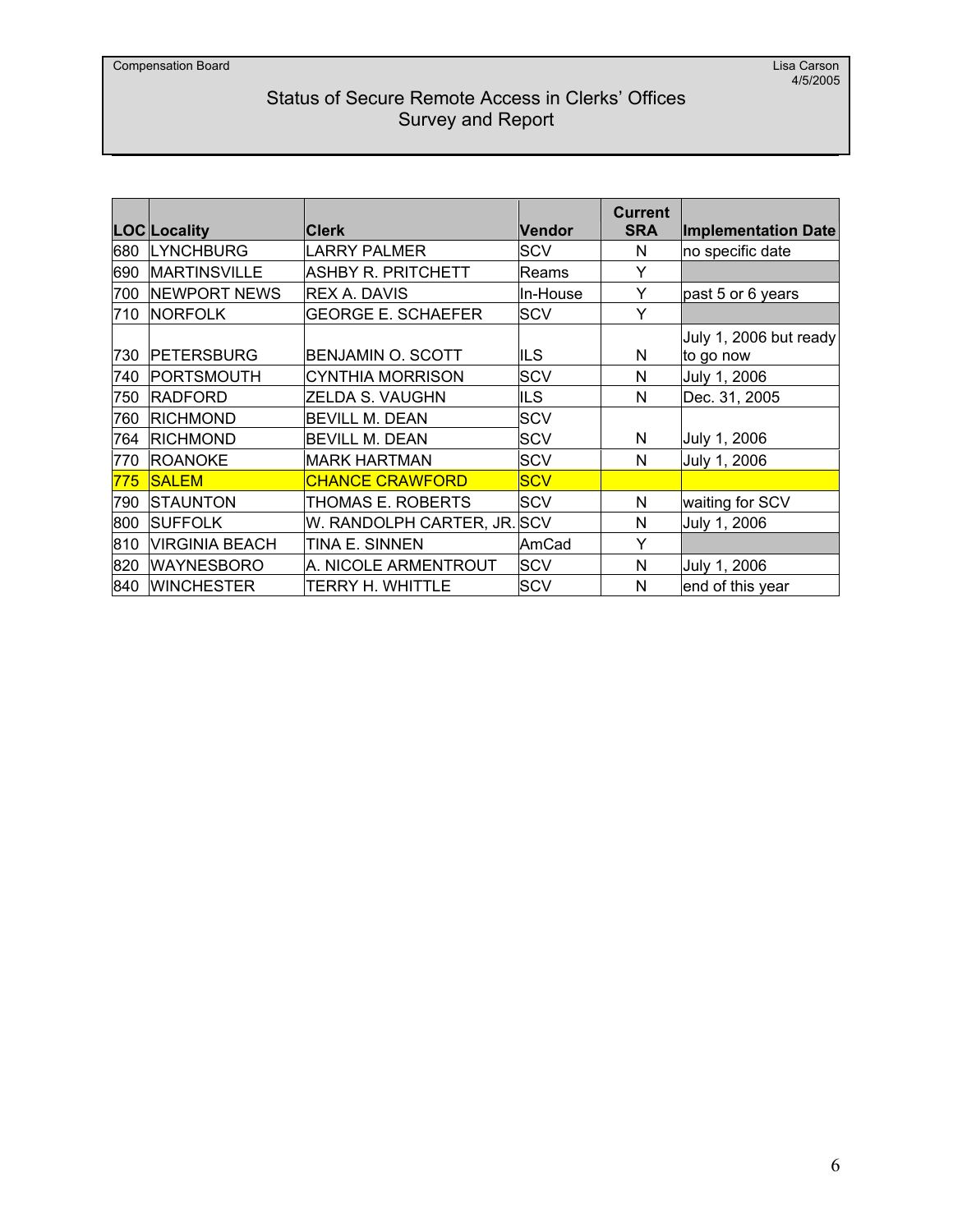## **Section Three – Results of Question 3**

*3.* If you have no implementation date what are the obstacles you face in meeting the deadline of July 1, 2006?

Of the 116 respondents 93 Clerks, 80%, offered comments on the obstacles they face in meeting the deadline of July 1, 2006. Most Clerks offered a multiple listing of obstacles:

| Obstacle                                 | #              | %              |
|------------------------------------------|----------------|----------------|
| Insufficient funding                     | 31             | 18             |
| Privacy issues                           | 23             | 13             |
| Miscellaneous                            | 14             | 8              |
| <b>Waiting on Vendor</b>                 | 11             | 6              |
| Back scanning / data conversion problems | 10             | 6              |
| No obstacles                             | 10             | 6              |
| Time constraints in meeting the deadline | 8              | 5              |
| Locality funding support                 | 7              | 4              |
| Liability concerns                       | 7              | 4              |
| Vendor problems                          | 7              | 4              |
| Not enough staff to do the work of LR    | 7              | 4              |
| Insufficient subscribers                 | 6              | 4              |
| Space / Wiring inappropriate             | 6              | 4              |
| Waiting on General Assembly legislation  | 5              | 3              |
| Privacy concerns from Public---no SRA    | 5              | 3              |
| Funds for equipment / software upgrades  | 4              | $\overline{2}$ |
| SRA indexes only                         | 4              | $\overline{2}$ |
| Local governing body support             | 3              | $\overline{2}$ |
| SRA for Real Estate Assessment only      | 3              | $\overline{2}$ |
| N/A                                      | $\overline{2}$ | 1              |
| <b>SRA Vendor not hired</b>              | 1              | 0.5            |
|                                          |                |                |

#### **TOTAL COMMENTS 174**

Percentages were rounded up to the nearest whole number. Ten or more comments were offered on a variety of topics: insufficient funding, privacy issues, waiting on vendor, back scanning / data conversion problems, and no obstacles. A total of 174 comments were given.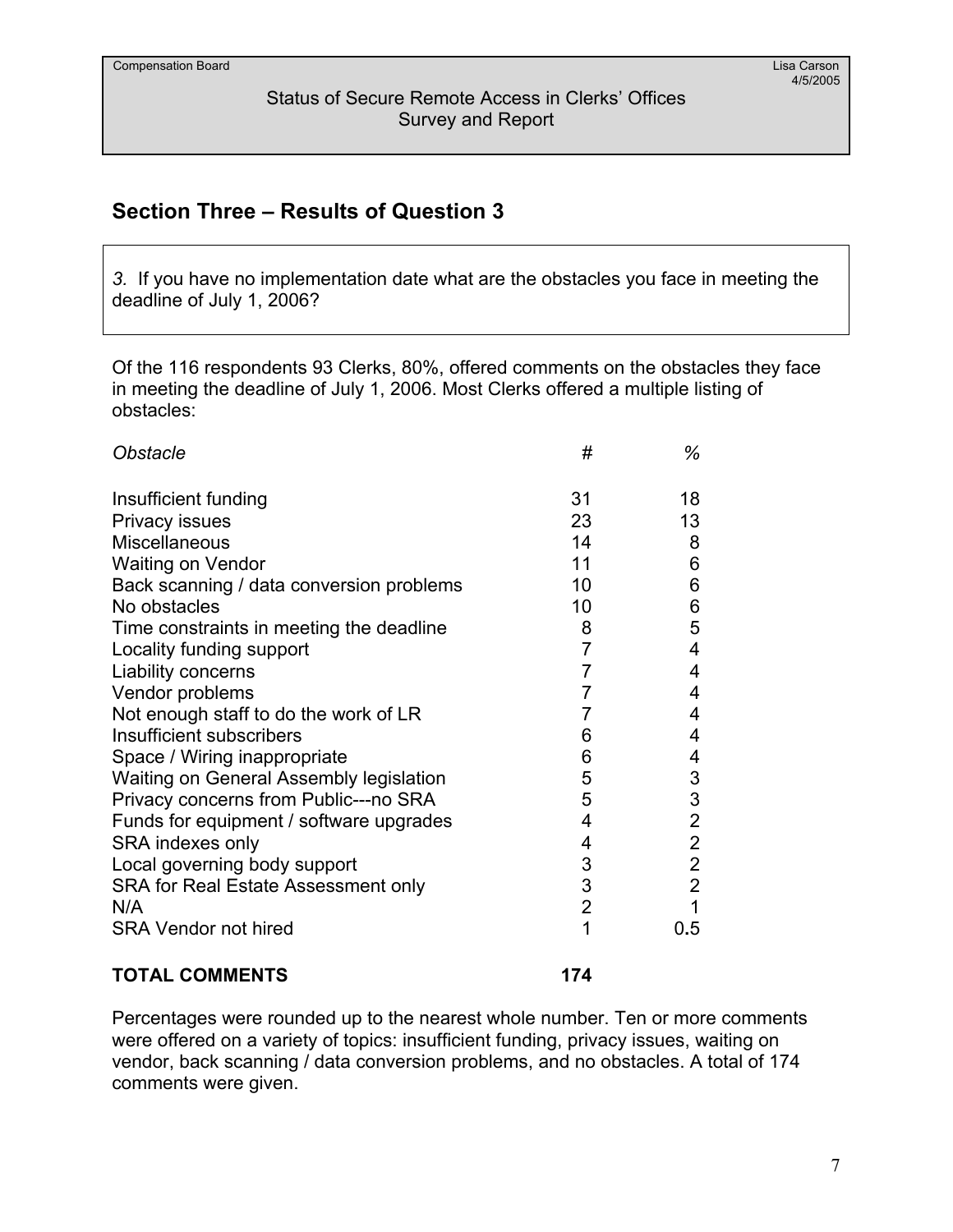Miscellaneous and other comments include:

- Title searchers indicate that is too costly per month to subscribe for access;
- Not one penny will be paid by the Clerk or locality for secure remote access;
- Waiting on the General Assembly to make up its mind what records should or should not be available;
- Fear of making bad decisions rushing to meet the deadline;
- Secure remote access is available only to Real Estate Assessment;
- I have 400 subscribers---a huge success. I strongly encourage all Clerks to start remote access system;
- Records online means additional work for a small office---this is not high on my priority list;
- Secure remote access for indices only for \$25 fee;
- I am ready to go back online secure access. I receive requests everyday but I expect to get blasted from county residents;
- Lack of funding to make the land records system compatible with locality system- --the test program has problems and no user-friendly;
- Fear I will not be able to continue secure remote access because of annual cost. I am making a good faith effort to comply with the General Assembly;
- I am smaller court but wasn't included in those that got extra money this year;
- I have some subscribers but (locality name) put a moratorium on future subscribers until General Assembly writes Code that protects us from liability;
- I am replacing the (vendor name) system with my own case management system, but I heard that DMV and State Police are refusing to interface with any system other than (vendor name). Is this true? Is this legal?
- My locality is asking what funding is the state providing; and
- I want clear transmission of my documents before flipping the switch.